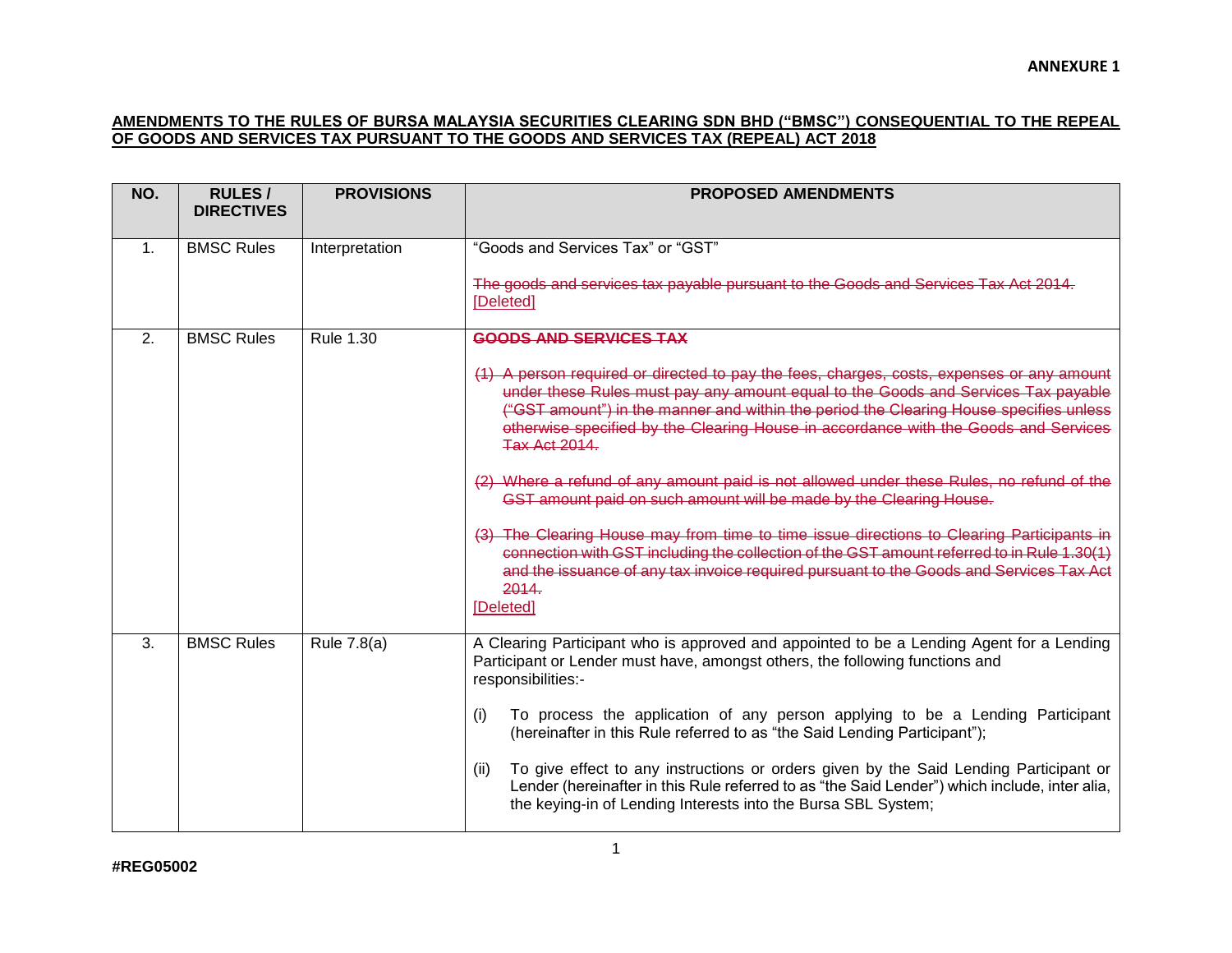| NO. | <b>RULES/</b>     | <b>PROVISIONS</b> | <b>PROPOSED AMENDMENTS</b>                                                                                                                                                                                                                                                                                                                                                                                                                                                                                                                                                                                                                                                                                                                                                                                                                                                                                                                                                                                                                                                                                                                                       |
|-----|-------------------|-------------------|------------------------------------------------------------------------------------------------------------------------------------------------------------------------------------------------------------------------------------------------------------------------------------------------------------------------------------------------------------------------------------------------------------------------------------------------------------------------------------------------------------------------------------------------------------------------------------------------------------------------------------------------------------------------------------------------------------------------------------------------------------------------------------------------------------------------------------------------------------------------------------------------------------------------------------------------------------------------------------------------------------------------------------------------------------------------------------------------------------------------------------------------------------------|
|     | <b>DIRECTIVES</b> |                   |                                                                                                                                                                                                                                                                                                                                                                                                                                                                                                                                                                                                                                                                                                                                                                                                                                                                                                                                                                                                                                                                                                                                                                  |
|     |                   |                   | To transmit or forward to the Said Lending Participant or Said Lender any notification or<br>(iii)<br>update communicated by the Clearing House via the Bursa SBL System in relation to<br>the transactions entered into by the Said Lending Participant or Said Lender relating to<br>the Bursa SBL (other than notices pertaining to the issue of announcements made by an<br>issuer of the Securities comprised in the Loaned Securities of any action taken by such<br>issuer in relation to or arising from its Securities including payment of dividend, issue of<br>bonus Securities and other rights and interests associated with its Securities, capital<br>restructuring and Securities consolidation) or received by the Lending Agent from the<br>Clearing House for the information of the Said Lending Participant or Said Lender,<br>including but not limited to, such matters relating to any approval of Lending Interests,<br>recall of Loaned Securities, entitlement received or is to be received by the Said Lender<br>arising from any corporate action with respect to the Loaned Securities in accordance<br>with the SBL Conditions; |
|     |                   |                   | (iv) To collect all Documents, forms, tax invoices or other Documents relating to GST,<br>agreements, deeds including any amendments or variations thereof relating to or<br>governing the Bursa SBL as the Clearing House may require from time to time, from the<br>Said Lending Participant or the Said Lender for submission to the Clearing House and<br>from the Clearing House for transmission to the Said Lending Participant or the Said<br>Lender;                                                                                                                                                                                                                                                                                                                                                                                                                                                                                                                                                                                                                                                                                                    |
|     |                   |                   | To receive into the Lending Agent's designated bank account ("Designated Bank<br>(v)<br>Account"), any fees, charges or income arising with respect to any Loaned Securities,<br>and the GST payable on such amount, due and payable by the Clearing House to the<br>Said Lender relating to the Bursa SBL and to pay to the Said Lender such fees, charges<br>or income as may be prescribed by the Clearing House from time to time and the GST<br>payable on such amount that have been credited into the Lending Agent's Designated<br>Bank Account by the Clearing House subject to the deduction of any fees and charges $_7$<br>and the GST payable on such amount, as may be agreed between the Said Lender and<br>the Lending Agent, and to collect from the Said Lender and to pay to the Clearing House,<br>any fees-and charges and the GST amount referred to in Rule 1.30(1) due and payable<br>by the Said Lender to the Clearing House relating to the Bursa SBL as may be prescribed<br>by the Clearing House from time to time without any deduction or set off;                                                                               |
|     |                   |                   | To furnish to the Clearing House such information or Documents relating to the Bursa<br>(Vi)<br>SBL and such advice, statement and report on the operation of transactions relating to                                                                                                                                                                                                                                                                                                                                                                                                                                                                                                                                                                                                                                                                                                                                                                                                                                                                                                                                                                           |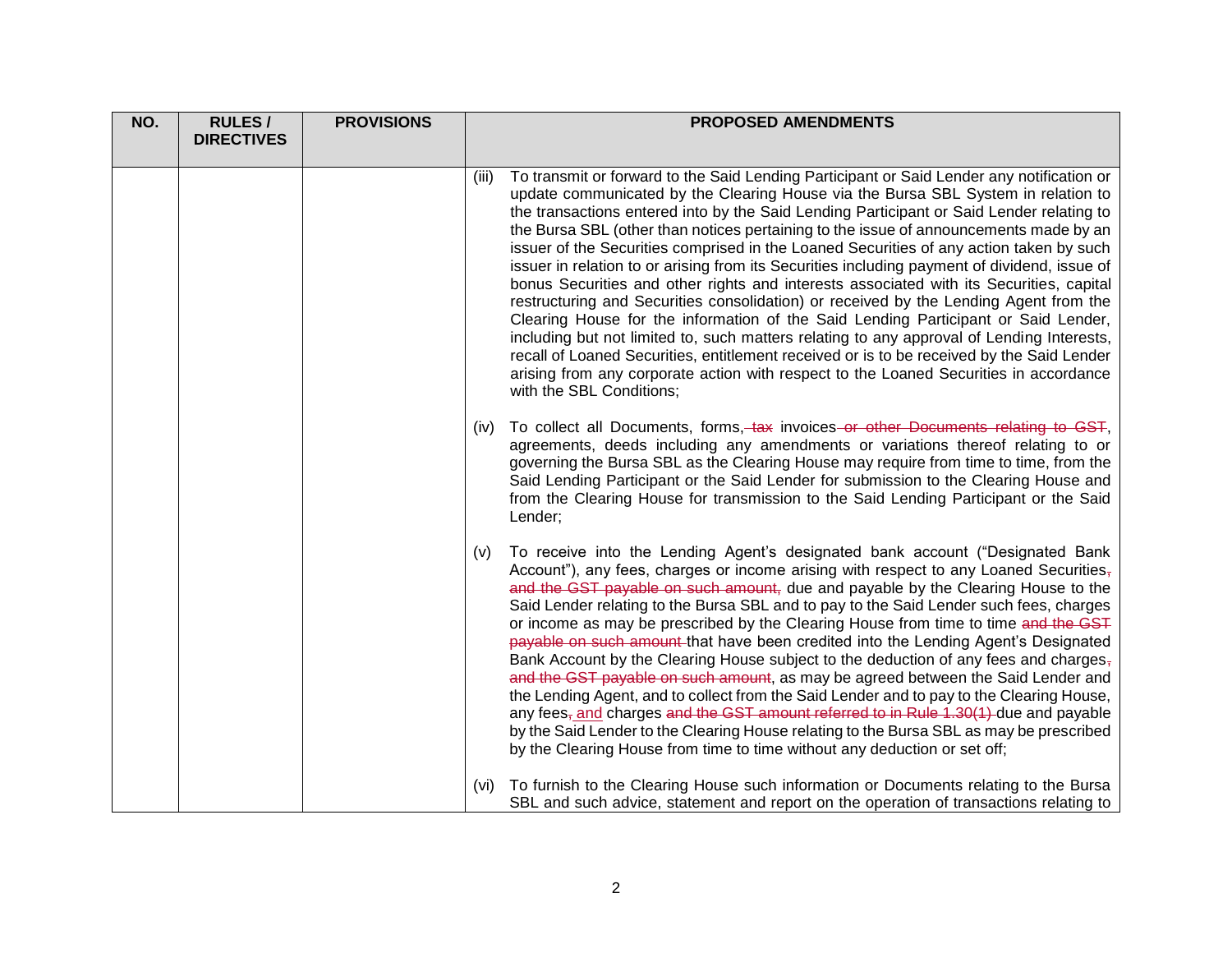| NO. | <b>RULES/</b><br><b>DIRECTIVES</b> | <b>PROVISIONS</b> | <b>PROPOSED AMENDMENTS</b>                                                                                                                                                                                                                                                                                                                                                                                                                                                                             |
|-----|------------------------------------|-------------------|--------------------------------------------------------------------------------------------------------------------------------------------------------------------------------------------------------------------------------------------------------------------------------------------------------------------------------------------------------------------------------------------------------------------------------------------------------------------------------------------------------|
|     |                                    |                   | the Bursa SBL at such times and in such manner as may be prescribed by the Clearing<br>House;                                                                                                                                                                                                                                                                                                                                                                                                          |
|     |                                    |                   | (vii) To give effect to any instructions, directives or orders given by the Clearing House to<br>facilitate the operation of any transactions by the Lending Participant or Lender relating<br>to the Bursa SBL or the SBL Conditions; and                                                                                                                                                                                                                                                             |
|     |                                    |                   | (viii) Such other functions and responsibilities as may be specified by the Clearing House<br>from time to time.                                                                                                                                                                                                                                                                                                                                                                                       |
| 4.  | <b>BMSC Rules</b>                  | Rule 8.7(a)       | A Clearing Participant who is approved and appointed to be a Lending Representative for an<br>Approved SBLNT Lender must have, amongst others, the following functions and<br>responsibilities:                                                                                                                                                                                                                                                                                                        |
|     |                                    |                   | To process the application of any person applying to be an Approved SBLNT Lender<br>(i)<br>(hereinafter in this Rule referred to as "the Said Approved SBLNT Lender");                                                                                                                                                                                                                                                                                                                                 |
|     |                                    |                   | To transmit or forward to the Said Approved SBLNT Lender any notification or update<br>(ii)<br>communicated by the Clearing House in relation to the Said Approved SBLNT Lender's<br>SBL Negotiated Transactions or received by the Lending Representative from the<br>Clearing House for the information of the Said Approved SBLNT Lender;                                                                                                                                                           |
|     |                                    |                   | (iii) To collect all Documents, forms, agreements, deeds including any amendments or<br>variations thereof relating to or governing the SBL Negotiated Transactions as the<br>Clearing House may require from time to time, from the Said Approved SBLNT Lender<br>for submission to the Clearing House and from the Clearing House for transmission to<br>the Said Approved SBLNT Lender;                                                                                                             |
|     |                                    |                   | To receive any fees <sub>7</sub> and charges-and the GST amount referred to in Rule 1.30(1) due<br>(iv)<br>and payable by the Said Approved SBLNT Lender to the Clearing House arising with<br>respect to any of the services and facilities provided by the Clearing House in relation to<br>the SBL Negotiated Transactions and to pay to the Clearing House such fees <sub>7</sub> and<br>charges and the GST amount referred to in Rule 1.30(1) in relation to the SBL Negotiated<br>Transactions; |
|     |                                    |                   | To furnish to the Clearing House such information or Documents relating to the SBL<br>(v)<br>Negotiated Transactions and such advice, statement and report on the operation of the                                                                                                                                                                                                                                                                                                                     |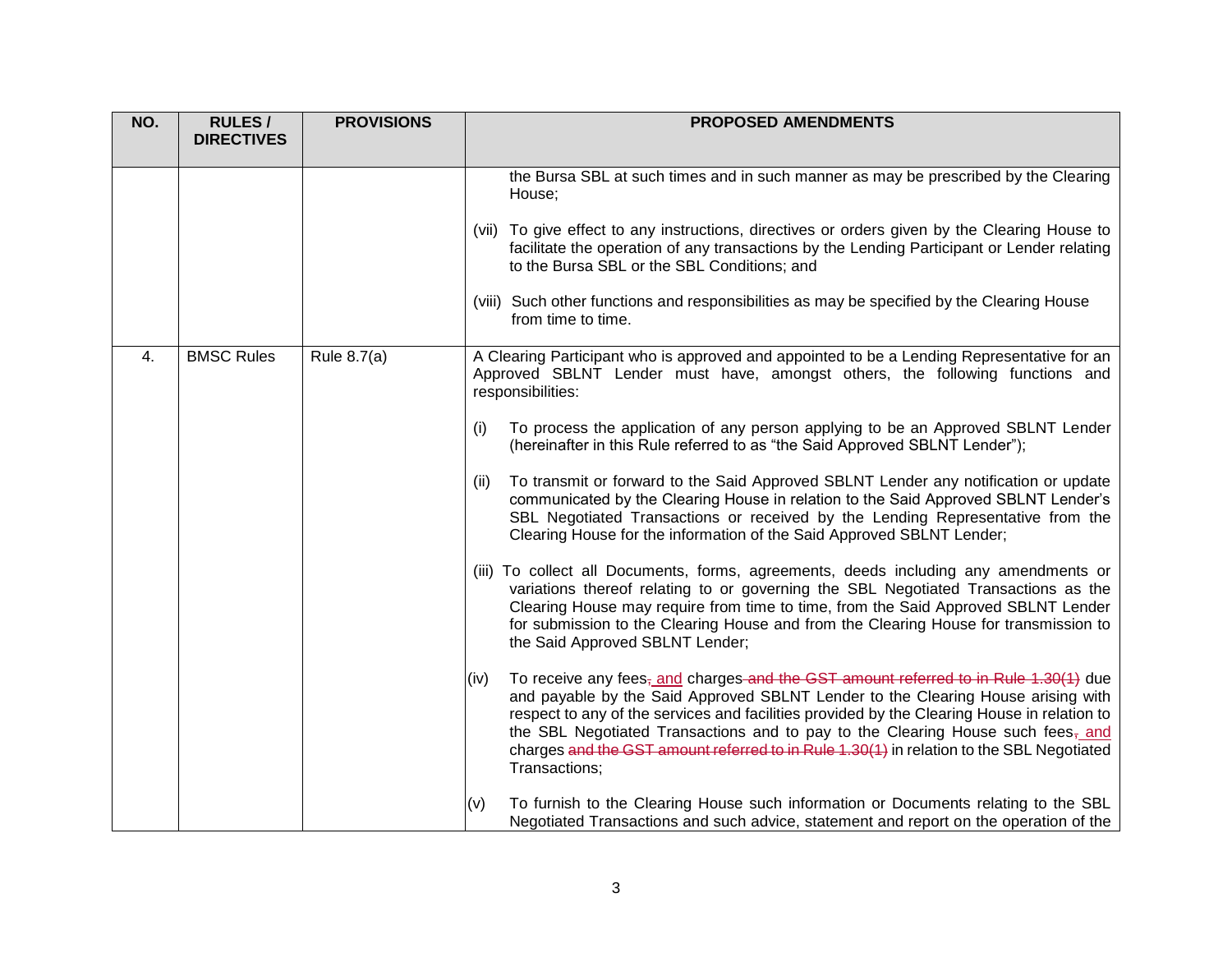| NO. | <b>RULES/</b><br><b>DIRECTIVES</b> | <b>PROVISIONS</b> | <b>PROPOSED AMENDMENTS</b>                                                                                                                                                                                                                                                                                                                                                                        |
|-----|------------------------------------|-------------------|---------------------------------------------------------------------------------------------------------------------------------------------------------------------------------------------------------------------------------------------------------------------------------------------------------------------------------------------------------------------------------------------------|
|     |                                    |                   | SBL Negotiated Transactions at such times and in such manner as may be prescribed<br>by the Clearing House;                                                                                                                                                                                                                                                                                       |
|     |                                    |                   | To give effect to any instructions, directives or orders given by the Clearing House to<br>(vi)<br>facilitate the operation of any transactions by the Said Approved SBLNT Lender relating<br>to the SBL Negotiated Transactions;                                                                                                                                                                 |
|     |                                    |                   | To immediately notify the Clearing House upon it becoming aware of any breach<br>(vii)<br>committed or likely to be committed by the Said Approved SBLNT Lender of any of these<br>Rules or requirements imposed by the Clearing House on the Said Approved SBLNT<br>Lender in relation to the SBL Negotiated Transactions; and                                                                   |
|     |                                    |                   | (viii) Such other functions and responsibilities as may be specified by the Clearing House<br>from time to time.                                                                                                                                                                                                                                                                                  |
| 5.  | <b>BMSC Rules</b>                  | Rule 8.9(a)       | A Clearing Participant who is approved and appointed to be a Borrowing Representative for an<br>Approved SBLNT Borrower must have, amongst others, the following functions and<br>responsibilities:                                                                                                                                                                                               |
|     |                                    |                   | To process the application of any eligible person applying to be an Approved SBLNT<br>(i)<br>Borrower (hereinafter in this Rule referred to as "the Said Approved SBLNT Borrower");                                                                                                                                                                                                               |
|     |                                    |                   | To transmit or forward to the Said Approved SBLNT Borrower any notification or update<br>(ii)<br>communicated by the Clearing House in relation to the Said Approved SBLNT Borrower's<br>SBL Negotiated Transactions or received by the Borrowing Representative from the<br>Clearing House for the information of the Said Approved SBLNT Borrower;                                              |
|     |                                    |                   | To collect all Documents, forms, agreements, deeds including any amendments or<br>(iii)<br>variations thereof relating to or governing the SBL Negotiated Transactions as the<br>Clearing House may require from time to time, from the Said Approved SBLNT Borrower<br>for submission to the Clearing House and from the Clearing House for transmission to<br>the Said Approved SBLNT Borrower; |
|     |                                    |                   | (iv) To receive any fees, and charges and the GST amount referred to in Rule 1.30(1) due<br>and payable by the Said Approved SBLNT Borrower to the Clearing House arising with<br>respect to any of the services and facilities provided by the Clearing House in relation to<br>the SBL Negotiated Transactions and to pay to the Clearing House such fees <sub>7</sub> and                      |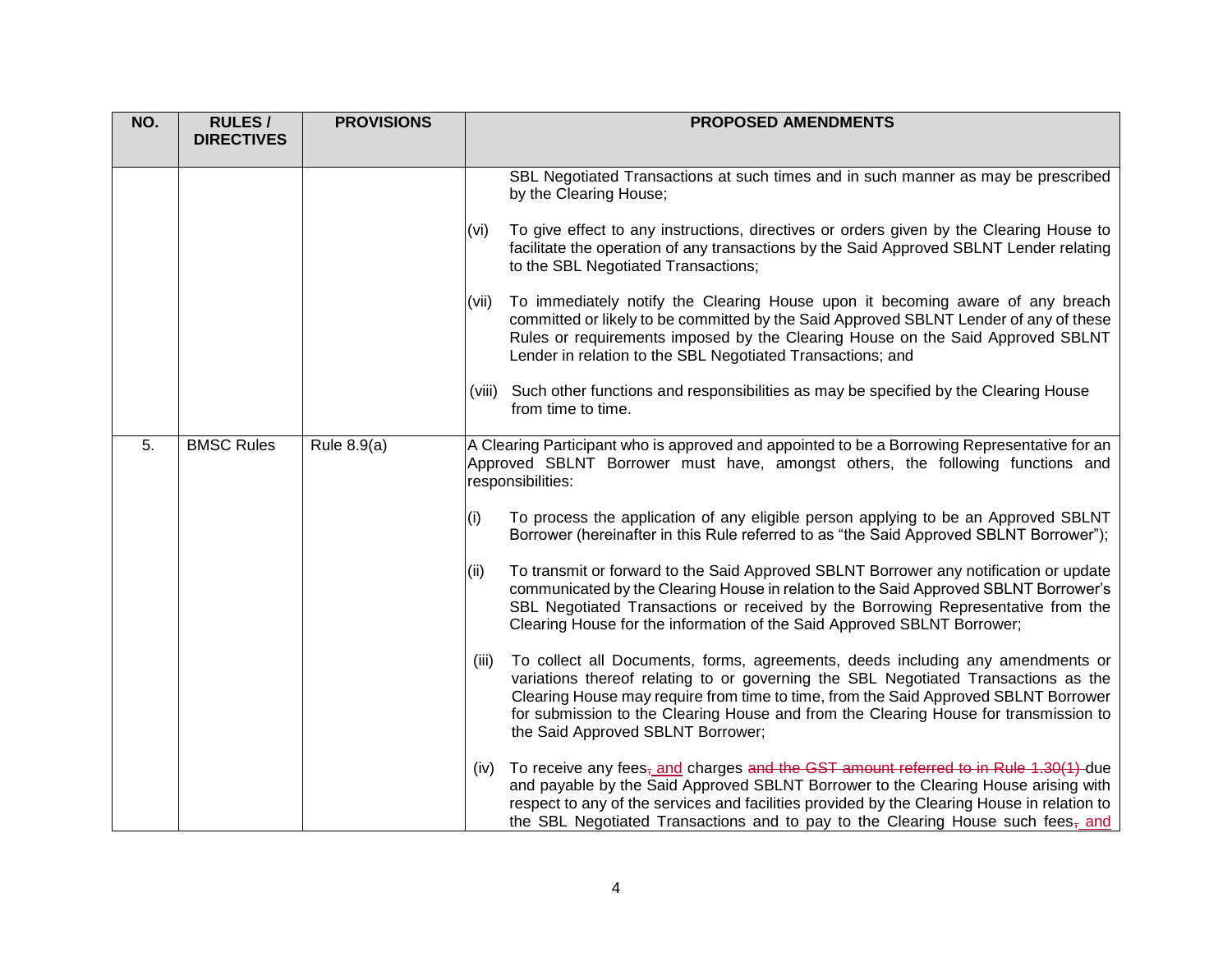| NO. | <b>RULES/</b>     | <b>PROVISIONS</b> | <b>PROPOSED AMENDMENTS</b>                                                                                                                                                                                                                                                                                                                             |
|-----|-------------------|-------------------|--------------------------------------------------------------------------------------------------------------------------------------------------------------------------------------------------------------------------------------------------------------------------------------------------------------------------------------------------------|
|     | <b>DIRECTIVES</b> |                   |                                                                                                                                                                                                                                                                                                                                                        |
|     |                   |                   | charges and the GST amount referred to in Rule 1.30(1) in relation to the SBL Negotiated<br>Transactions;                                                                                                                                                                                                                                              |
|     |                   |                   | To furnish to the Clearing House such information or Documents relating to the SBL<br>(v)<br>Negotiated Transactions and such advice, statement and report on the operation of the<br>SBL Negotiated Transactions at such times and in such manner as may be prescribed<br>by the Clearing House;                                                      |
|     |                   |                   | (vi) To give effect to any instructions, directives or orders given by the Clearing House to<br>facilitate the operation of any transactions by the Said Approved SBLNT Borrower<br>relating to the SBL Negotiated Transactions;                                                                                                                       |
|     |                   |                   | (vii) To immediately notify the Clearing House upon it becoming aware of any breach<br>committed or likely to be committed by the Said Approved SBLNT Borrower of any of<br>these Rules or requirements imposed by the Clearing House on the Said Approved<br>SBLNT Borrower in relation to the SBL Negotiated Transactions; and                       |
|     |                   |                   | (viii) Such other functions and responsibilities as may be specified by the Clearing House from<br>time to time.                                                                                                                                                                                                                                       |
| 6.  | <b>BMSC Rules</b> | Rule 9.7(a)       | A Supplier Representative appointed by an Approved Supplier must have the following<br>functions and responsibilities:                                                                                                                                                                                                                                 |
|     |                   |                   | to process the application of any person to be an Approved Supplier ("Said Approved<br>(i)<br>Supplier");                                                                                                                                                                                                                                              |
|     |                   |                   | to transmit or forward to the Said Approved Supplier any notification or update<br>(ii)<br>communicated by the Clearing House in relation to the Said Approved SBLNT Supplier's<br>ISSSBNTs or received by the Supplier Representative from the Clearing House for the<br>information of the Said Approved Supplier;                                   |
|     |                   |                   | to collect all documents, forms, agreements, deeds including any amendments or<br>(iii)<br>variations to such documents relating to or governing the ISSBNTs as the Clearing<br>House may require, from the Said Approved Supplier for submission to the Clearing<br>House and from the Clearing House for transmission to the Said Approved Supplier; |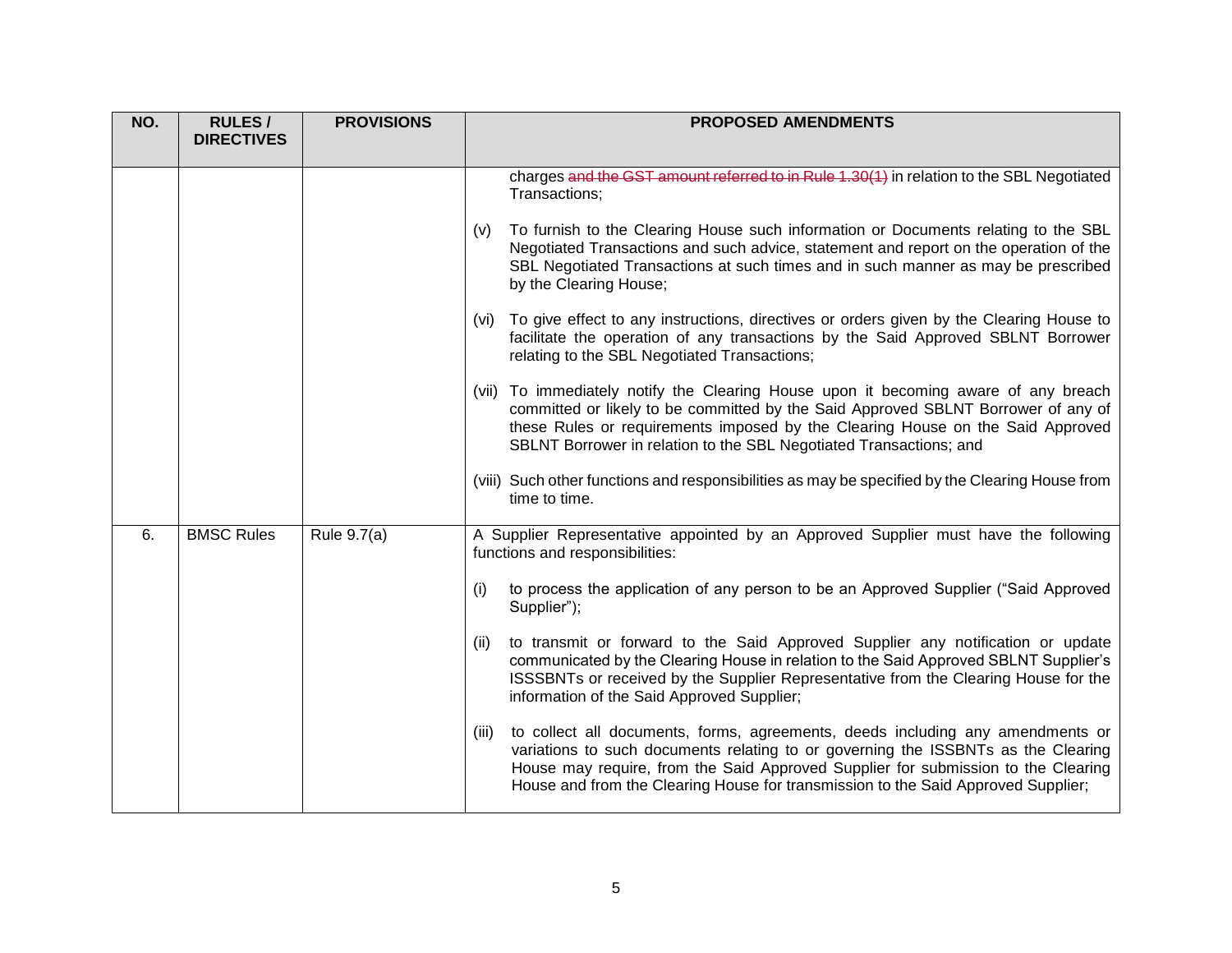| NO. | <b>RULES/</b><br><b>DIRECTIVES</b> | <b>PROVISIONS</b> | <b>PROPOSED AMENDMENTS</b>                                                                                                                                                                                                                                                                                                                                                                                                                           |
|-----|------------------------------------|-------------------|------------------------------------------------------------------------------------------------------------------------------------------------------------------------------------------------------------------------------------------------------------------------------------------------------------------------------------------------------------------------------------------------------------------------------------------------------|
|     |                                    |                   | (iv) to receive any fees_and <sub>7</sub> charges and the GST amount referred to in Rule 1.30(1) due<br>and payable by the Said Approved Supplier to the Clearing House arising with respect<br>to any of the services and facilities provided by the Clearing House in relation to the<br>ISSBNTs and to pay to the Clearing House such fees and <sub>r</sub> charges and the GST amount<br>referred to in Rule 1.30(1) in relation to the ISSBNTs; |
|     |                                    |                   | to furnish to the Clearing House such information or documents relating to the ISSBNTs<br>(v)<br>and such advice, statement and report on the operation of the ISSBNTs at such times<br>and in such manner as may be prescribed by the Clearing House;                                                                                                                                                                                               |
|     |                                    |                   | (vi) to give effect to any instructions, directives or orders given by the Clearing House to<br>facilitate the operation of any transactions by the Said Approved Supplier relating to the<br>ISSBNTs;                                                                                                                                                                                                                                               |
|     |                                    |                   | (vii) to immediately notify the Clearing House upon it becoming aware of any breach<br>committed or likely to be committed by the Said Approved Supplier of any of these Rules<br>or requirements imposed by the Clearing House on the Said Approved Supplier in<br>relation to the ISSBNTs; and                                                                                                                                                     |
|     |                                    |                   | (viii) such other functions and responsibilities as may be specified by the Clearing House.                                                                                                                                                                                                                                                                                                                                                          |
| 7.  | <b>BMSC Rules</b>                  | Rule 9.9(a)       | A User Representative appointed by an Approved User must have the following functions and<br>responsibilities:                                                                                                                                                                                                                                                                                                                                       |
|     |                                    |                   | to process the application of any eligible person applying to be an Approved User ("Said<br>(i)<br>Approved User");                                                                                                                                                                                                                                                                                                                                  |
|     |                                    |                   | to transmit or forward to the Approved User any notification or update communicated by<br>(ii)<br>the Clearing House in relation to the Said Approved User's ISSBNTs or received by the<br>User Representative from the Clearing House for the information of the Said Approved<br>User;                                                                                                                                                             |
|     |                                    |                   | (iii) to collect all documents, forms, agreements, deeds including any amendments or<br>variations to such documents relating to or governing the ISSBNTs as the Clearing<br>House may require from the Said Approved User for submission to the Clearing House<br>and from the Clearing House for transmission to the Said Approved User;                                                                                                           |